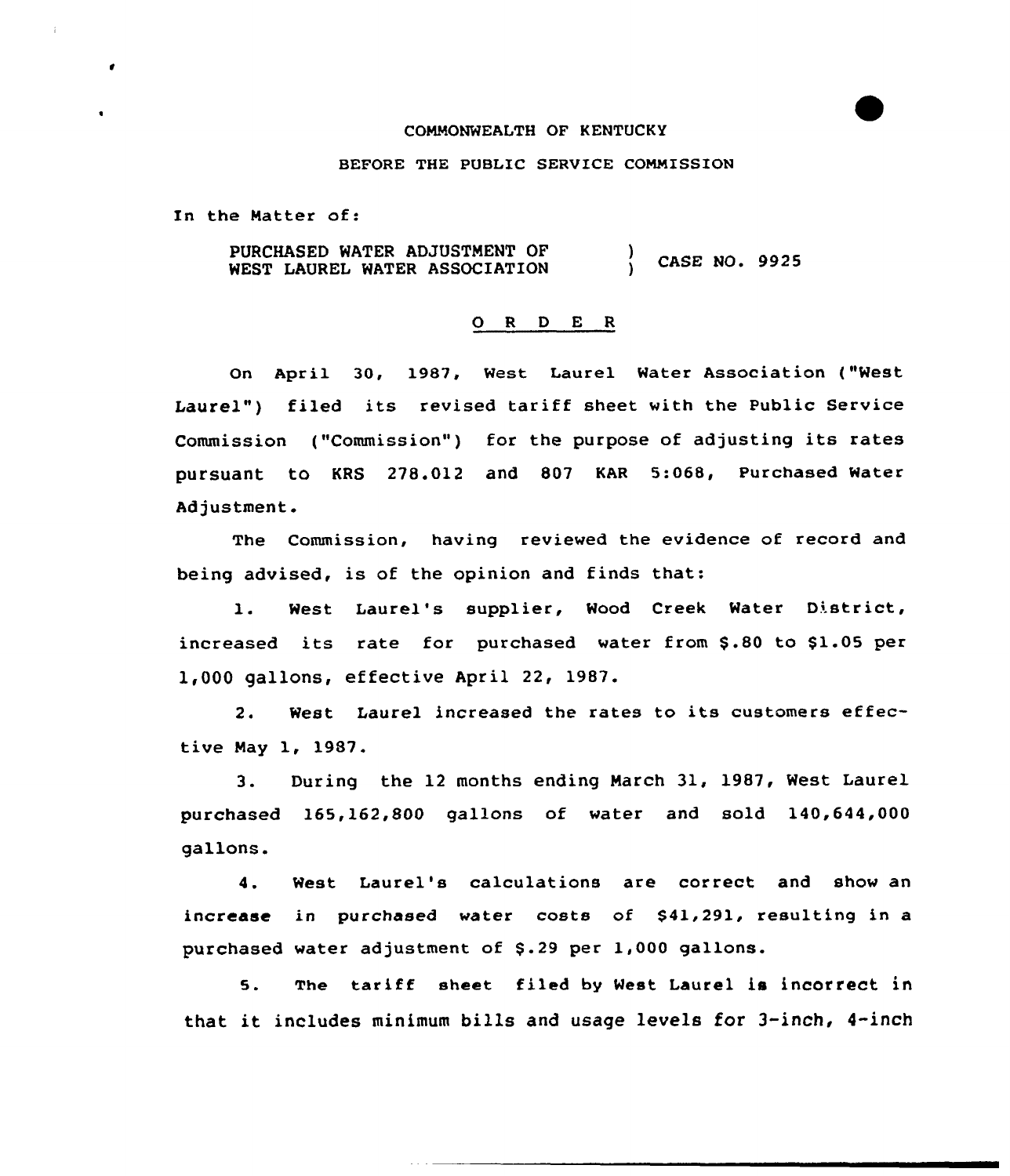and 6-inch meters, which have not been previously approved by the Commission, and omits the minimum bill and usage for  $1 \frac{1}{2}$ -inch meters now contained in its approved tariff. <sup>807</sup> KAR 5:068 provides only for the adjustment to rates resulting from an increase in purchased water costs. No other changes in rates or rate design may be considered within an application for purchased water adjustment, but must be requested by separate application or tariff filing. The rates and tariff sheet filed by West Laurel should, therefore, be denied.

6. The purchased water adjustment in the amount of \$.29 per 1,000 gallons and the rates in Appendix <sup>A</sup> should be approved.

IT IS THEREFORE ORDERED that:

1. The rates and tariff sheet filed by West Laurel are hereby denied.

2. The purchased water adjustment in the amount of \$.29 per 1,000 gallons and the rates in Appendix <sup>A</sup> are approved for services rendered on and after Nay 1, 1987.

3. Within 30 days of the date of this Order, West Laurel shall file revised tariff sheets setting out the rates approved herein.

Done at Frankfort, Kentucky, this 21st day of May, 1987.

PUBLIC SERVICE COMMISSION

C **vairman** 

ATTEST: Vice Chairman Chairman Chairman Chairman Chairman Chairman Chairman Chairman Chairman Chairman Chairma

Williamis, t Commissioner

Executive Director